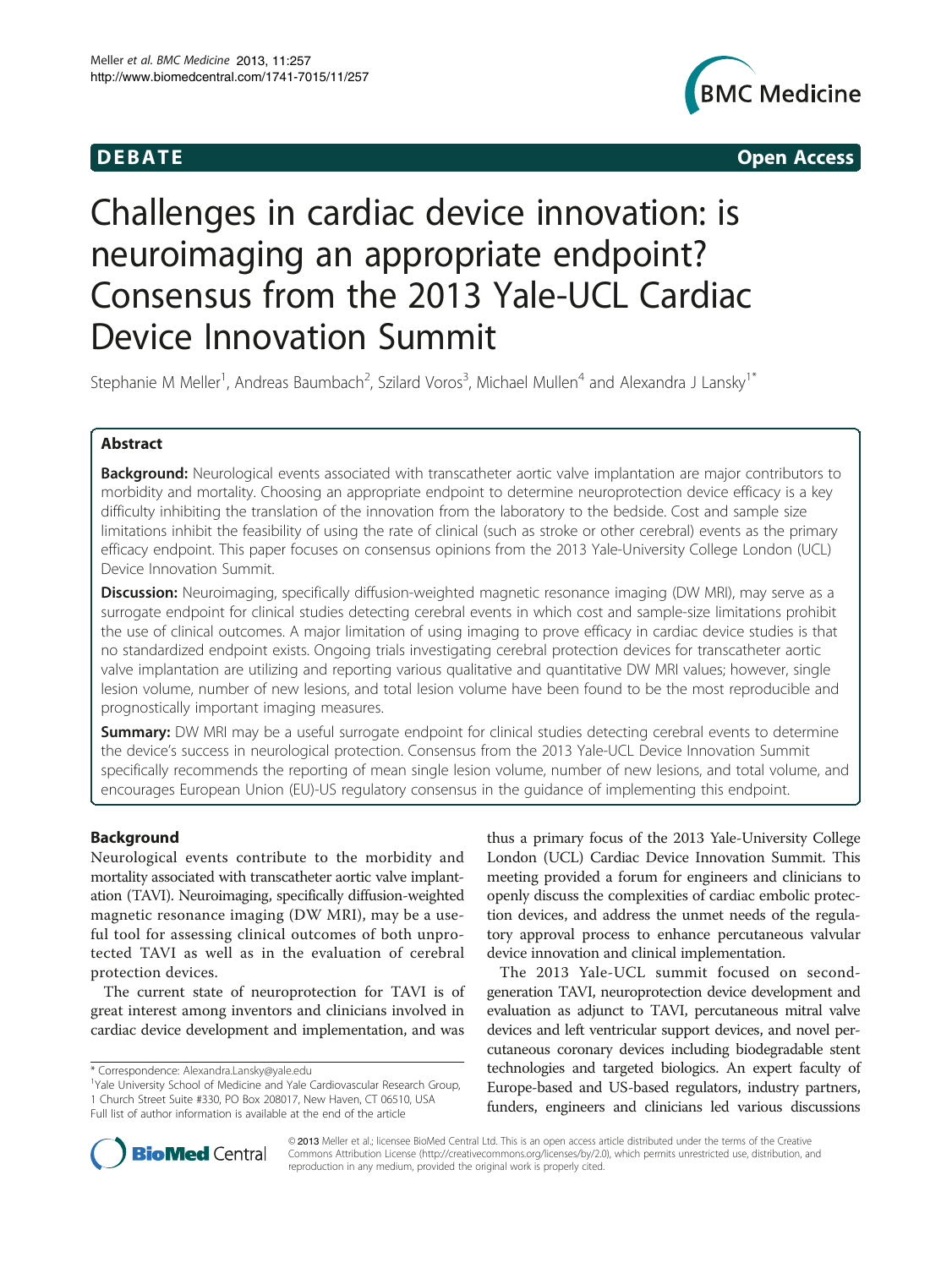throughout the 2-day conference, which was publicized within the Yale and UCL campuses and open to all, with no registration fees. The meeting was sponsored by Yale University and UCL.

Choosing an appropriate endpoint to determine device efficacy is a key difficulty inhibiting the translation of the innovation from the laboratory to the bedside. The Yale-UCL summit developed consensus recommendations regarding the selection of study endpoints, specifically for clinical trials investigating strategies for neuroprotection in TAVI. Below, we will provide a brief discussion of TAVIrelated stroke and current strategies for neuroprotection, and provide our conclusions recommending neuroimaging, specifically DW MRI, as a cost-effective and potentially even clinically meaningful endpoint to investigate efficacy of cerebral protection devices for use in cardiac procedures.

# TAVI-related stroke

There are several accepted therapies to treat severe aortic stenosis but each is associated with significant risks. The 'Placement of AoRTic TraNscathetER' PARTNER trial and other smaller studies have demonstrated the superiority of TAVI to standard medical therapy for inoperable patients with aortic stenosis and its non-inferiority to surgical valve replacement for high risk patients, with such findings evident up to 2 years post procedure [\[1,2](#page-6-0)]. Further implementation of TAVI is limited by the risk of stroke, a devastating contributor to morbidity and mortality in the typically older and relatively frailer patient population undergoing such endovascular procedures.

Indeed, the PARTNER trial demonstrated a two to three times higher risk of stroke with TAVI compared with standard medical therapy or surgery [[1\]](#page-6-0), and the rate of TAVI-related stroke is estimated to be between 0% to 11% [[3-5\]](#page-6-0), depending on patient and procedural characteristics. The US Food and Drug Administration (FDA) cited the rate of neurological adverse events as a significant concern in approving the Edwards SAPIEN device [\[6](#page-6-0)]. Importantly, advances in device technology have led to lower contemporary estimates of periprocedural stroke. In a recent metaanalysis of >10,000 patients, Eggebrecht et al. determined the incidence of stroke within the first 24 h of TAVI to be  $1.5\% \pm 1.4\%$ ; other studies have found similar results [\[7,8](#page-6-0)]. Further, when compared to high-risk surgical cohorts, the rates of complications in TAVI may even be similar to those of surgical valve replacement [\[9](#page-6-0),[10\]](#page-6-0). Improved operator experience and smaller insertion profiles may also decrease the incidence of stroke below that reported in the PARTNER trial [[11,12](#page-6-0)].

The TAVI procedure involves the introduction of bulky devices into atherosclerotic arteries and a calcified aortic valve, and thus lends itself to cerebral embolization of plaque debris. The majority of TAVI-related strokes are in fact periprocedural and >50% occur within the first 24 h

of the procedure [[1,13\]](#page-6-0). The cause of periprocedural neurological events during TAVI is probably multifactorial but the pattern of cerebral ischemia following the procedure suggests mechanical embolization of atherosclerotic debris [[13,14\]](#page-6-0). It has been shown that the highest rates of cerebral embolization occur during valve positioning and implantation [\[15\]](#page-6-0). Key steps that pose major risk include balloon

valvuloplasty, passage of a large-bore catheter, retrograde travel through the aortic arch, and crushing of the native valve leaflets [\[7\]](#page-6-0). Hypoperfusion due to rapid ventricular pacing during balloon valvuloplasty or valve implantation is also a possible contributor. The importance of new lesions found on DW MRI, many

of which are clinically silent, remains unclear; however, studies utilizing DW MRI have found new lesions in 58% to 91% of patients undergoing TAVI [\[15,16](#page-6-0)]. There is increasing evidence from studies not involving TAVI that the cumulative burden of ischemic brain injury may cause neuropsychological deficits, aggravate vascular dementia, and contribute to cognitive decline [[17](#page-6-0)]. Notably, these studies have shown that the 5-year survival is considerably decreased for patients with vascular dementia compared with age-matched controls (39% versus 75%) [[18](#page-6-0)]. However, though bright lesions on DW MRI are commonly associated with ischemic lesions, they can also be caused by migraines, seizures, or hypoglycemia, and these events may contribute to the positive DW MRI results seen in many patients undergoing TAVI.

The incidence of stroke within 30 days of the TAVI procedure is estimated to be between 1.7% to 6.7%, and there continues to be an increased risk of stroke in the years following the procedure [[1](#page-6-0),[19-21\]](#page-6-0). Post-procedural neurologic events are likely caused by patient comorbidities such as atrial fibrillation, hypertension and possibly atherosclerotic plaque or thrombus formation at the valve level. Post-procedural DW MRI would have no advantage in detecting or predicting such neurologic events.

Further, Kahlert et al. found that 80% of newly detected lesions on DW MRI demonstrated reversal during the 3-month follow-up period; however, apparent lesion reversal does not necessarily mean normalization of brain tissue [[15](#page-6-0)]. In fact, animal studies have shown that even after reversal, neurons exhibit structural damage with histological staining suggesting that other non-neuronal cells may compensate for the alterations in fluid balance [\[22\]](#page-6-0).

# Adjunctive pharmacology and neuroprotection devices for TAVI

Given the increased risk of stroke associated with TAVI, both adjunctive pharmacotherapy to prevent thrombosis and neuroprotective devices may be indicated. The literature is scarce regarding the appropriate antithrombotic regimen for TAVI, and the few studies that have been conducted have focused both on antiplatelet therapy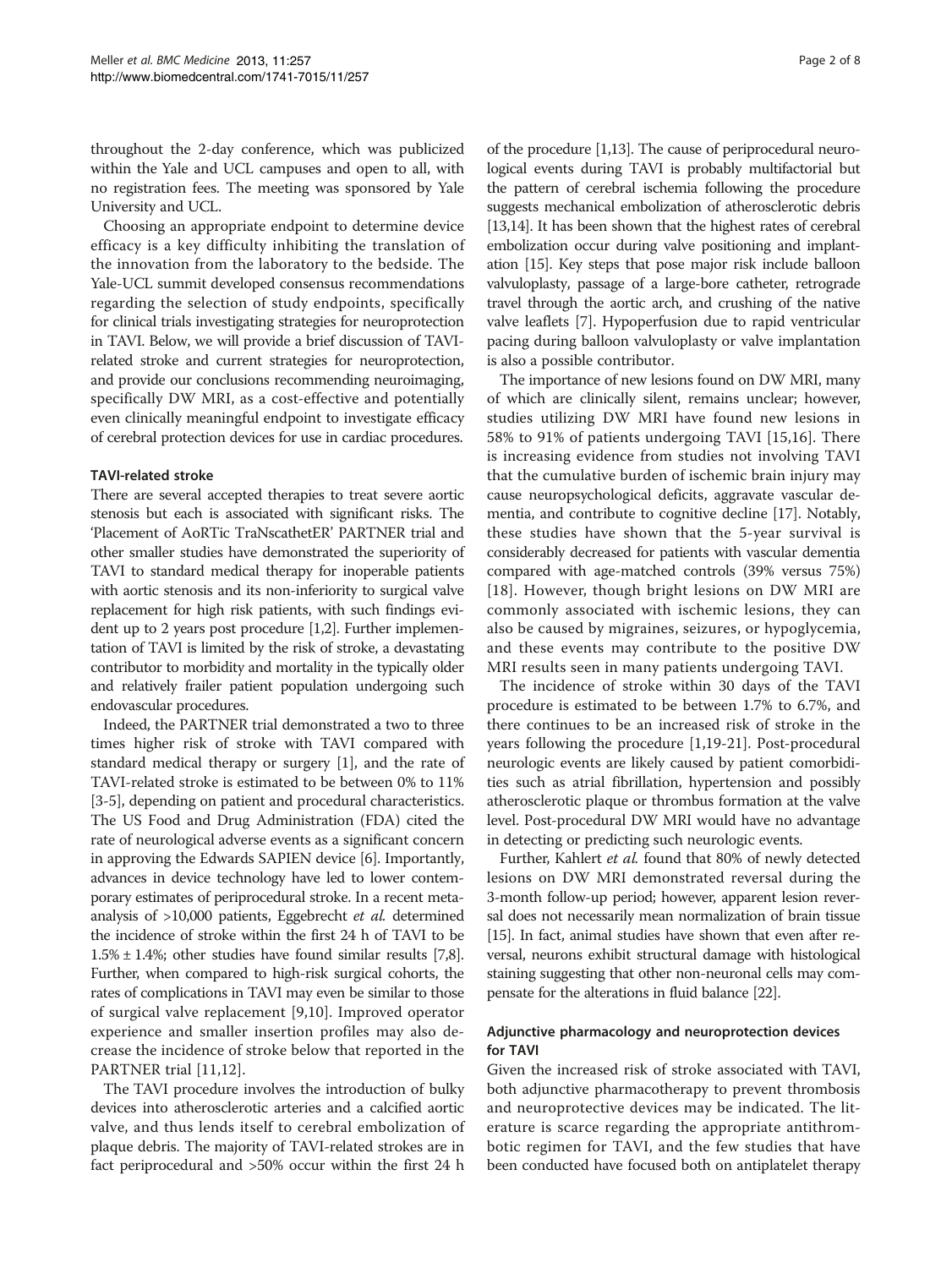(including aspirin and clopidogrel) and anticoagulant agents (including bivalirudin and heparin). The only published clinical trial to date randomized 79 patients undergoing TAVI to receive a 300-mg loading dose of clopidogrel on the date of procedure plus post-procedural maintenance therapy consisting of 3 months of 75 mg of clopidogrel daily plus aspirin 100 mg lifetime or aspirin 100 mg alone. The results demonstrated no clinical benefit from the addition of 3 months of clopidogrel maintenance therapy [[23](#page-6-0)]. This finding is important for patients with chronic atrial fibrillation treated with daily warfarin and aspirin, who demonstrate a significantly increased bleeding risk with the addition of clopidogrel for catheterization procedures [[24\]](#page-6-0). Based on the findings of the aforementioned clinical trial, aspirin therapy alone following TAVI is effective and may improve the safety of patients with atrial fibrillation undergoing the procedure. The 'Effect of BivaliRudin on Aortic Valve Intervention Outcomes' (BRAVO) 2/3 study will assess the safety and efficacy of using bivalirudin instead of unfractionated heparin in TAVI with the hypothesis that bivalirudin reduces bleeding rates and improves clinical outcomes relative to heparin [[25\]](#page-6-0).

In addition to antithrombotic therapy, patients undergoing TAVI may also benefit from the use of cerebral protection devices. The temporal pattern and location of cerebral infarcts and silent ischemic lesions following TAVI indicate periprocedural mechanical embolization as the most likely pathophysiologic mechanism of periprocedural stroke. We thus believe that there is a role for cerebral protection devices in preventing stroke associated with TAVI. The ideal protection device is safe, effective, easy to use, can accommodate various anatomies, demonstrates minimal interference with the TAVI procedure, and importantly, covers all three major cerebral inflow aortic arch vessels. Notably, using protection devices may make the TAVI procedure more cumbersome, complicated, and time consuming, and may thus drive up costs. Results from the 'Action in Diabetes and Vascular disease: PreterAx and DiamicroN Controlled Evaluation' (ADVANCE) study link procedural time with the incidence of stroke, suggesting that a fast and simple procedure may be one of the most important factors for stroke prevention (Johan Bosmans, University Hospital of Antwerp, Antwerp, Belgium, personal communication). In addition, lower contemporary stroke rates associated with TAVI raise the question of whether cerebral protection devices and/or adjunctive pharmacotherapy should be recommended for all patients undergoing the procedure. Future randomized controlled trials are needed to determine which patient groups would benefit from these preventative measures. If the increased stroke risk associated with TAVI remains an issue in the future, the implementation of embolic protection devices may be valuable in reducing both clinically evident and occult strokes; however, if further

studies suggest that these risks have already been reduced, additional devices may not be warranted.

Current embolic protection devices under clinical investigation include the Edwards Embrella Embolic Deflector (Edwards Lifesciences, Irvine, CA, USA), the Keystone Heart TriGard™ Embolic Deflection Device (Caesarea Business Park, Caesarea, Israel), and the Claret CE Pro™ (Claret Medical, Santa Rosa, CA, USA) (Table [1](#page-3-0)). While the Embrella and Claret CE Pro are only designed to protect the brachiocephalic and left common carotid arteries, the Keystone Heart device is designed to deflect debris away from all aortic arch cerebral inflow vessels (brachiocephalic, left common carotid, and left subclavian arteries) [[26-28\]](#page-6-0).

The only published human study of the Embrella device reports the results of its implantation in three patients undergoing TAVI and one patient undergoing BAV alone. Though no patient developed new neurological symptoms or stroke, a new 5-mm acute cortical infarct was found on predischarge cerebral MRI in the patient who had undergone BAV but remained asymptomatic [\[26\]](#page-6-0). Unpublished data of 38 endovascular cases with Embrella implantation from 4 sites in Germany and Canada reported the occurrence of 2 device-related adverse events (1 CVA attributed to malposition of the device, which resolved at discharge; and 1 episode of blurred vision, cause undetermined) and a 2.6% major adverse event rate. Comparison of DW MRI with unprotected historical controls demonstrated similar average numbers of lesions per subject (6.0 versus 4.69 [[29](#page-6-0)] and 3.2 [[16](#page-6-0)]) but a significant reduction in the average volume of lesions in protected subjects versus unprotected historical controls (5.9 cubic centimeters versus 0.394 cubic centimeters [[29](#page-6-0)]) (John G Webb, St. Paul's Hospital, Vancouver, BC, Canada; personal communication).

Implantation of the Keystone Heart TriGard device in 15 patients resulted in no procedural complications and 1 patient suffering a transient ischemic attack 2 days after the procedure [\[28\]](#page-6-0). DW MRI showed 3.2 new cerebral lesions per patient in the study compared with 7.2 lesions per patient in a historical unprotected control group; however, lesion volumes were not reported [\[28](#page-6-0)]. In addition, a study involving 40 patients and the Claret CE Pro also revealed no periprocedural incidence of stroke with the device; however, neither DW MRI nor transcranial Doppler were performed. Results from the ongoing DEFLECT I trial will provide DW MRI data in patients undergoing TAVI with the TriGard device in place.

Results of the first in-human studies of neuroprotection devices show promise in reducing the occurrence of neurologic events and thus improving outcomes in TAVI. DW MRI has been used to indicate periprocedural cerebral ischemia after unprotected TAVI in numerous studies [[15](#page-6-0),[29](#page-6-0)[,30\]](#page-7-0). There are two published studies evaluating the Embrella and TriGard cerebral protection devices, which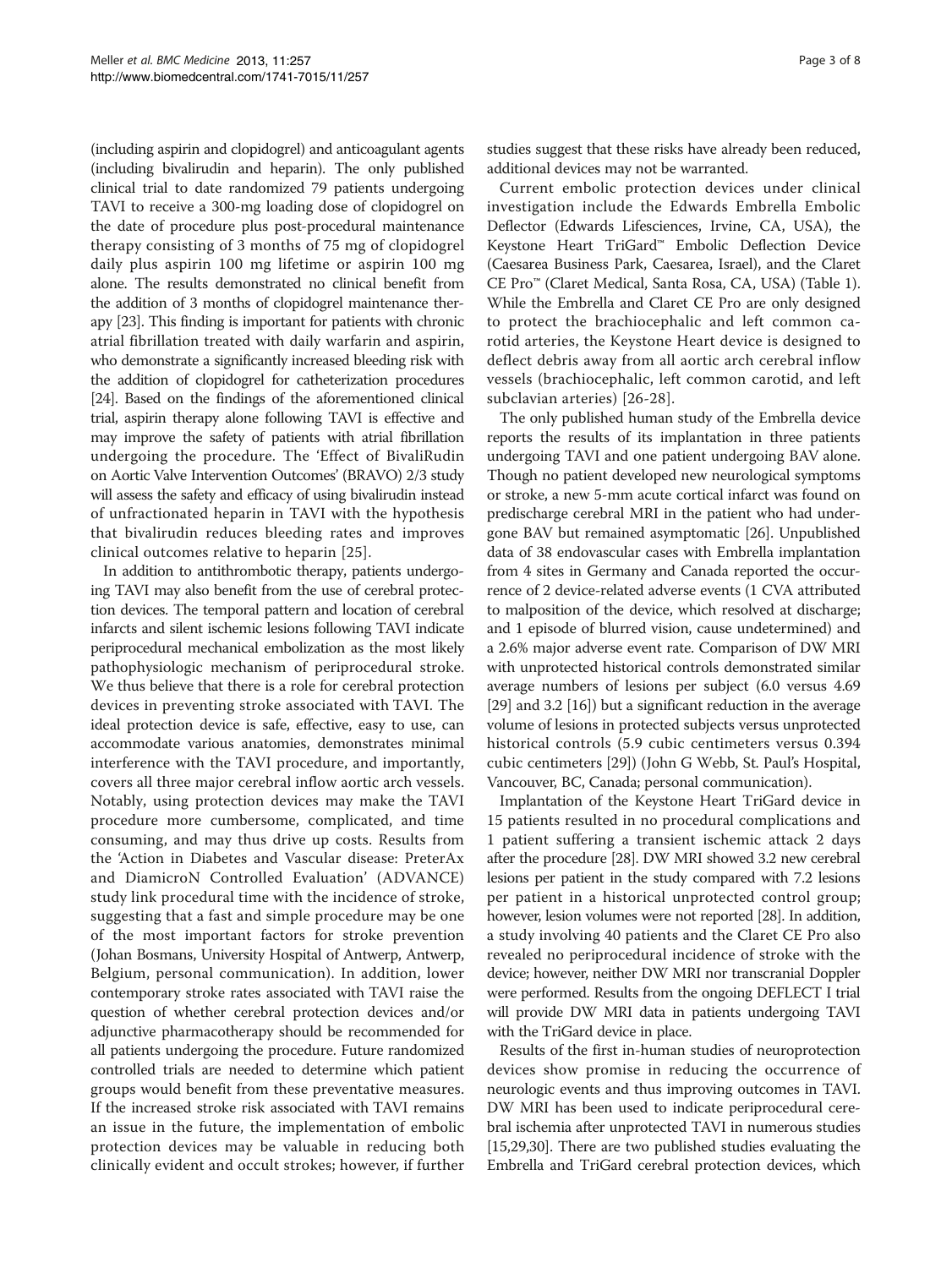| Feature       | <b>Edwards Embrella Embolic Deflector [26]</b> | Keystone Heart TriGard Embolic Deflection Device [28] Claret CE Pro [27] |                         |
|---------------|------------------------------------------------|--------------------------------------------------------------------------|-------------------------|
| Access        | Radial                                         | Femoral                                                                  | Radial                  |
| Position      | Aorta                                          | Aorta                                                                    | Brachiocephalic and LCC |
| Coverage area | Brachiocephalic and LCC                        | Brachiocephalic, LCC and LSC                                             | Brachiocephalic and LCC |
| Mechanism     | Deflection                                     | <b>Deflection</b>                                                        | Capture                 |
| Size          | 6 F                                            | 9 F                                                                      | 6 F                     |
| Pore Size     | 100 microns                                    | Approximately 200 microns                                                | 140 microns             |

<span id="page-3-0"></span>Table 1 Characteristics of current cerebral protection devices for transcatheter aortic valve implantation

LCC left common carotid artery, LSC left subclavian artery.

present the mean or total number of new DW MRI lesions [[26,28\]](#page-6-0); however, ongoing trials are studying mean or total volume of new lesions, as discussed in the following section. The use of various DW MRI endpoints to measure device efficacy implores us to consider if an imaging endpoint is appropriate and if so, then how to define it. The Yale-UCL summit evaluated these important questions and our conclusions are reported below.

# **Discussion**

### Neuroimaging as an endpoint measure

Neuroimaging modalities, specifically transcranial Doppler ultrasound (TCD) and DW MRI are useful for detecting acute ischemic stroke and have provided additional information about microembolization in TAVI. TCD uses low frequency pulsed sound to allow visualization of the circle of Willis vessels and can identify high-intensity transient signals (HITS) and microembolic signals (MES). Studies have found the detection of HITS in all patients undergoing TAVI and the majority of MES occurring during balloon valvuloplasty and valve delivery [\[31\]](#page-7-0). Unfortunately TCD is highly operator dependent and requires considerable skill and experience to attain accurate, reproducible results [\[32](#page-7-0)]. DW MRI is used to detect changes in the self-diffusion of water molecules associated with ischemic injury. Given its high sensitivity for detecting brain ischemia and widespread availability, DW MRI is a suitable method for monitoring neurovascular events during interventional procedures [[33](#page-7-0)].

Choosing an appropriate endpoint for a clinical trial can be complex. In fact, between 10% to 15% of medical devices that enter the EU regulatory pathway lack relevant endpoints, which is considered grounds for objection. The penetration rate of devices in general, and in TAVI specifically, is significantly delayed in the US compared to Europe mostly due to FDA requirements for reasonable assurance of safety and effectiveness of a device prior to its approval [\[28\]](#page-6-0).

For clinical trials investigating neuroprotection devices for use in cardiac procedures, the investigators must prove that the device is able to reduce the occurrence and/or severity of cerebral events. Ideally this would be accomplished by reporting an actual reduction in the rate of stroke, transient ischemic attack, and other neurologic

events according to Valve Academic Research Consortium-2 definitions [\[34\]](#page-7-0). Because the occurrence of TAVI-related stroke is relatively low (<10%), a large sample size would be needed to detect a difference in clinical event rate with versus without a protection device. In addition to sample size requirements, the rising cost of clinical trials limits the feasibility of using relatively uncommon clinical events as trial efficacy endpoints. Further, silent ischemia accounts for the majority of lesions detected on neuroimaging following TAVI procedures. Using a clinical event endpoint to measure device success would miss the occurrence of these silent lesions, which are associated with cognitive decline and mortality [\[17,18\]](#page-6-0).

Neuroimaging, specifically DW MRI, may serve as a surrogate endpoint for clinical studies detecting cerebral events in which cost and sample size limitations prohibit the use of clinical outcomes (Table [2\)](#page-4-0). DW MRI, which has sensitivity and specificity up to 92% and 97%, respectively, combines features of conventional spin echo and gradient echo techniques to image the freedom of the diffusion of water molecules to identify restriction in diffusion, suggestive of cerebral ischemia [[35](#page-7-0)]. In cytotoxic edema due to hypoxia, the redistribution of water from the extracellular to the intracellular space is visible within 0 to 5 days of the event (Figure [1\)](#page-4-0). On DW MRI, normal tissue appears gray due to the Brownian motion and diffusion of water molecules, whereas restricted diffusion in the case of ischemia prevents the normal loss of MRI signal and thus appears white. A bright signal on DW MRI and a dark signal on the corresponding apparent diffusion coefficient map is characteristic of acute brain injury within 5 days.

One important issue to consider is that evidence for long-term consequences of lesions detected by DW MRI is lacking. Indeed, recent studies have implied that DW MRI lesions after TAVI are not related to self-sufficiency or mortality 1-year post procedure and that there may even be less cognitive decline post TAVI compared with surgery, despite a higher incidence of embolic lesions [[37,38\]](#page-7-0). These studies are limited by small sample sizes but they suggest that there may limitations in utilizing DW MRI to evaluate TAVI outcomes.

Another major limitation of using DW MRI in clinical trials is that no clear definition of the endpoint exists.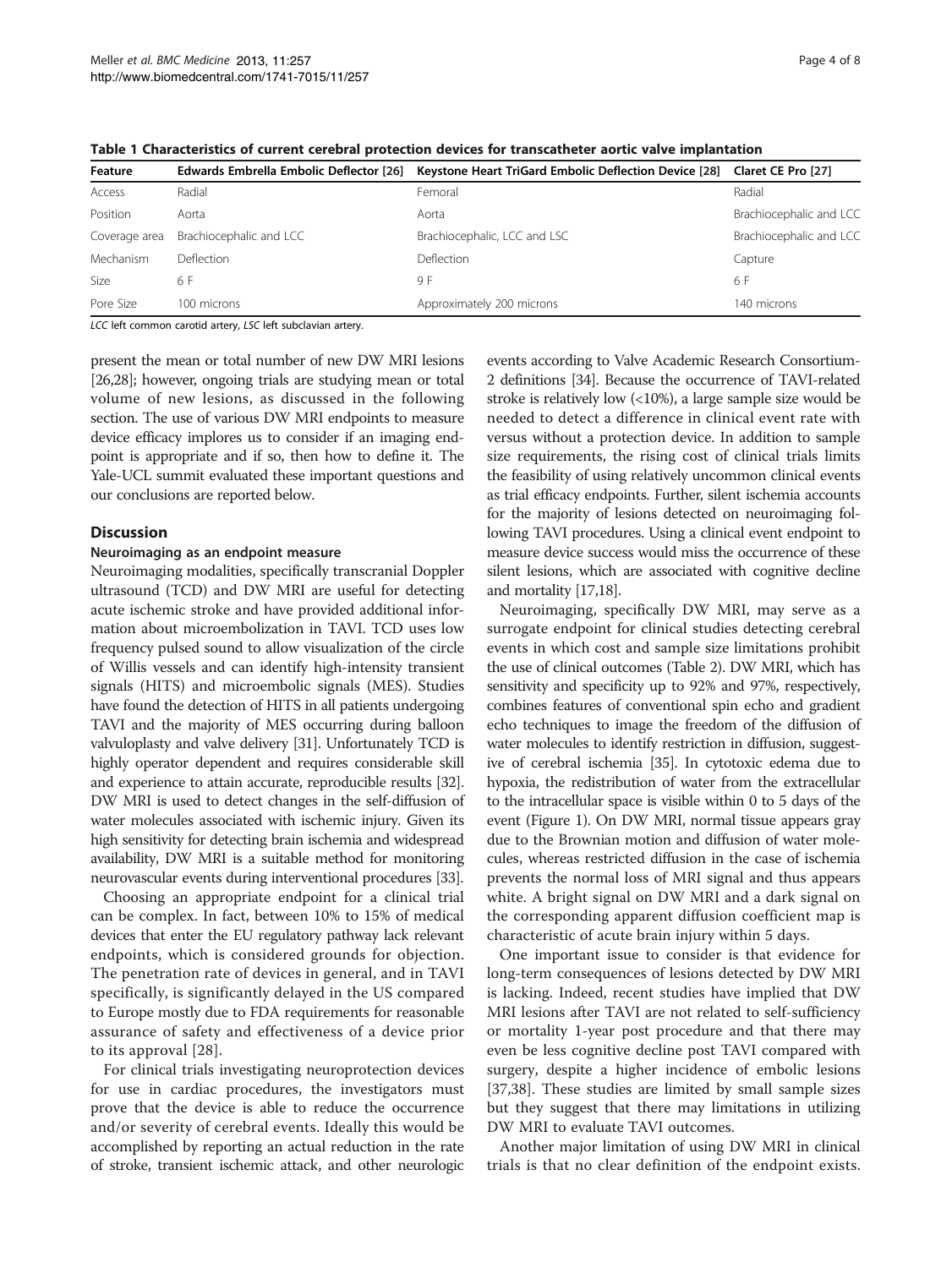| <b>Endpoint measure</b>                                         | Advantages                                                                                            | <b>Disadvantages</b>                                                            |
|-----------------------------------------------------------------|-------------------------------------------------------------------------------------------------------|---------------------------------------------------------------------------------|
| Incidence of clinical outcomes (such as stroke,                 | Clear indicator of neurologic events                                                                  | Low incidence rate demands large sample size to observe effect                  |
| transient ischemic attack)                                      | Can be reported in a standardized<br>fashion using the NIH stroke scale<br>and Modified Rankin scale. | Cost limitations may prohibit large sample size                                 |
|                                                                 |                                                                                                       | May miss silent/subtle clinical events                                          |
| Neuroimaging (such as diffusion-weighted                        | Easy and reproducible                                                                                 | No standardized definition of endpoint                                          |
| magnetic resonance imaging, transcranial<br>Doppler ultrasound) | Widely available                                                                                      | Variation in reporting makes cross-study comparisons difficult                  |
|                                                                 |                                                                                                       | May be contraindicated in some patients<br>(for example, those with pacemakers) |
|                                                                 |                                                                                                       | Radiographic interpretation may be subjective                                   |
| Biomarkers (such as S100ß, apolipoprotein A1,                   | Easy                                                                                                  | Validity not established                                                        |
| neuron-specific enolase)                                        | Reproducible                                                                                          | Normal range for certain patient populations unknown                            |
|                                                                 | Objective                                                                                             | Timing is critical                                                              |
|                                                                 | Less biased                                                                                           | Expensive                                                                       |
|                                                                 |                                                                                                       | Subject to laboratory errors                                                    |

# <span id="page-4-0"></span>Table 2 Clinical trial endpoints that may be used to demonstrate cardiac device efficacy in neuroprotection

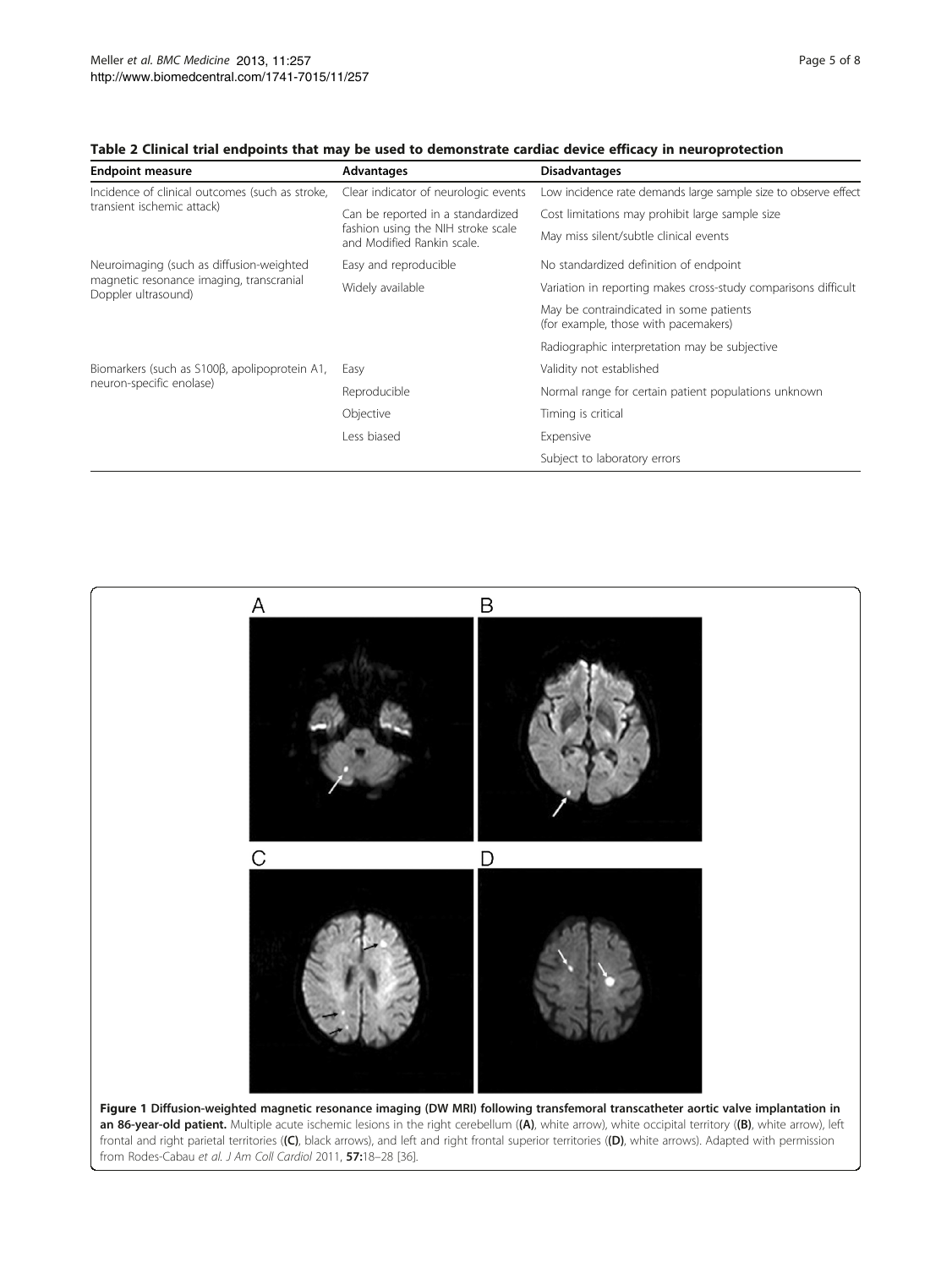Qualitative measurements include lesion number and vascular territory involved and quantitative measurements include total lesion volume, average lesion volume, and maximum lesion volume. All are key neuroimaging endpoint parameters to follow the efficacy of neuroprotection, however, the endpoint must be standardized to allow for cross-study comparison.

Ongoing clinical trials investigating cerebral protection devices for TAVI are utilizing various DW MRI measures to determine device efficacy. The ongoing Prospective Randomized Outcome Study in Patients Undergoing TAVI to Examine Cerebral Ischemia and Bleeding Complications (PROTAVI) trial, which is randomizing patients eligible for TAVI to undergo the procedure with or without the Embrella deflection device, will analyze the rate of new DW MRI brain lesions at 7 days post procedure. Likewise, the DEFLECT I trial is a single arm study enrolling up to 60 patients in the EU, Canada, and Brazil to undergo TAVI with the Keystone Heart TriGard in place using the presence of new DW MRI lesions post procedure compared with a historical control group as a measure of device success.

Although DW MRI lesion presence and rate of occurrence are being used as endpoints, total lesion volume is the most reproducible measurement when performed in an experienced core laboratory, and along with geographic location, provides the best measure of overall burden of ischemic injury, and may therefore be a more appropriate endpoint measure. Though it fails to identify the functional region of the brain involved, studies have identified DW MRI lesion volume as an independent predictor of clinical outcome after acute stroke [\[39,40](#page-7-0)]. Specifically, mean lesion volume has been correlated with mental changes and vascular dementia following endovascular procedures [[41](#page-7-0)]. In contrast, the presence and number of DW MRI lesions are only likely to be clinically relevant if the individual lesion is large or in an area of functional significance [[42](#page-7-0)]. Therefore, the Yale-UCL summit concluded that DW MRI lesion volume should be measured by independent core laboratory assessment with validated and reproducible methodology and should be included and reported in all clinical studies using DW MRI to investigate neuroprotection devices for use in TAVI. We recommend that single lesion volume, number of new ischemic lesions, and total lesion volume be measured.

Lastly, in 2011, the FDA issued draft guidance for clinical trial imaging endpoints for studies intending to confirm drug efficacy, recognizing that the use of imaging may assist in the assessment of safety and efficacy as well as patient eligibility. US regulatory requirements have been an impediment to early clinical testing of new devices, which US investigators have mostly outsourced overseas. During the Yale-UCL summit, the FDA expressed its goals to encourage medical device innovation, enhance regulatory science, and facilitate early feasibility clinical studies in the US. Consensus from the Yale-UCL summit called for validation of imaging endpoints in neuroprotection trials involving medical devices and encouraged European regulatory bodies and the FDA to work with the clinical and device industry to support this position.

# Summary

In summary, stroke is a major contributor to morbidity and mortality in TAVI and the development of effective cerebral protection devices may optimize clinical outcomes. Though periprocedural outcomes may already be better than previously thought, it is still necessary to confirm the rates of neurological events in a consistent and reliable manner. Sample size requirements and rising costs of clinical trials are prohibitive to the use of clinical event rates as device efficacy endpoints. The 2013 Yale-UCL Summit developed consensus opinions regarding this topic. DW MRI may be a sensitive and specific surrogate endpoint for clinical studies detecting cerebral events to determine the device's success in neurological protection; however, further research is needed. Finally, for clinical trial investigators using DW MRI as an endpoint to detect cerebral events, we recommend the reporting of mean single lesion volume, number of new lesions, and total volume, as we have concluded that these values are the most reproducible and potentially even prognostically meaningful DW MRI measures.

### Abbreviations

BAV: Balloon aortic valvuloplasty; CVA: Cerebrovascular accident; DW MRI: Diffusion-weighted magnetic resonance imaging; EU: European Union; FDA: US Food and Drug Administration; TAVI: Transcatheter aortic valve implantation; UCL: University College London.

#### Competing interests

The authors are investigators in the ongoing DEFLECT I trial (Keystone Heart, Ltd; Herzliya, Israel).

#### Authors' contributions

All authors have met the full criteria and requirements for authorship. SMM contributed in the conception and design of the manuscript as well as drafting of the manuscript. AB supervised drafting of the background section, 'Review of adjunctive pharmacology and neuroprotection devices for TAVI' and SV supervised drafting of the sections involving neuroimaging. AJL and MM directed and led the Yale-UCL Summit, including the sessions discussed in this article. All authors contributed in revising the manuscript critically for intellectual content. All authors have provided final approval of the manuscript submitted.

### Authors' information

AJL and MM organized and led the 2013 Yale-UCL Cardiac Device Innovation Summit, which the remaining authors participated in. AJL is an associated Professor of Cardiology at Yale University School of Medicine and directs the Yale Cardiovascular Research Group (YCRG) and the Yale Valve Program. MM is a consultant cardiologist at the Heart Hospital, University College London, and leads the Structural Heart Intervention program. SMM is a medical student at Yale University School of Medicine conducting research with AJL at YCRG. AB is a consultant cardiologist at University Hospitals Bristol in the UK and heads clinical research in the Department of Cardiology there. SV is an Associate Professor of Medicine/Cardiology and Radiology, and Director of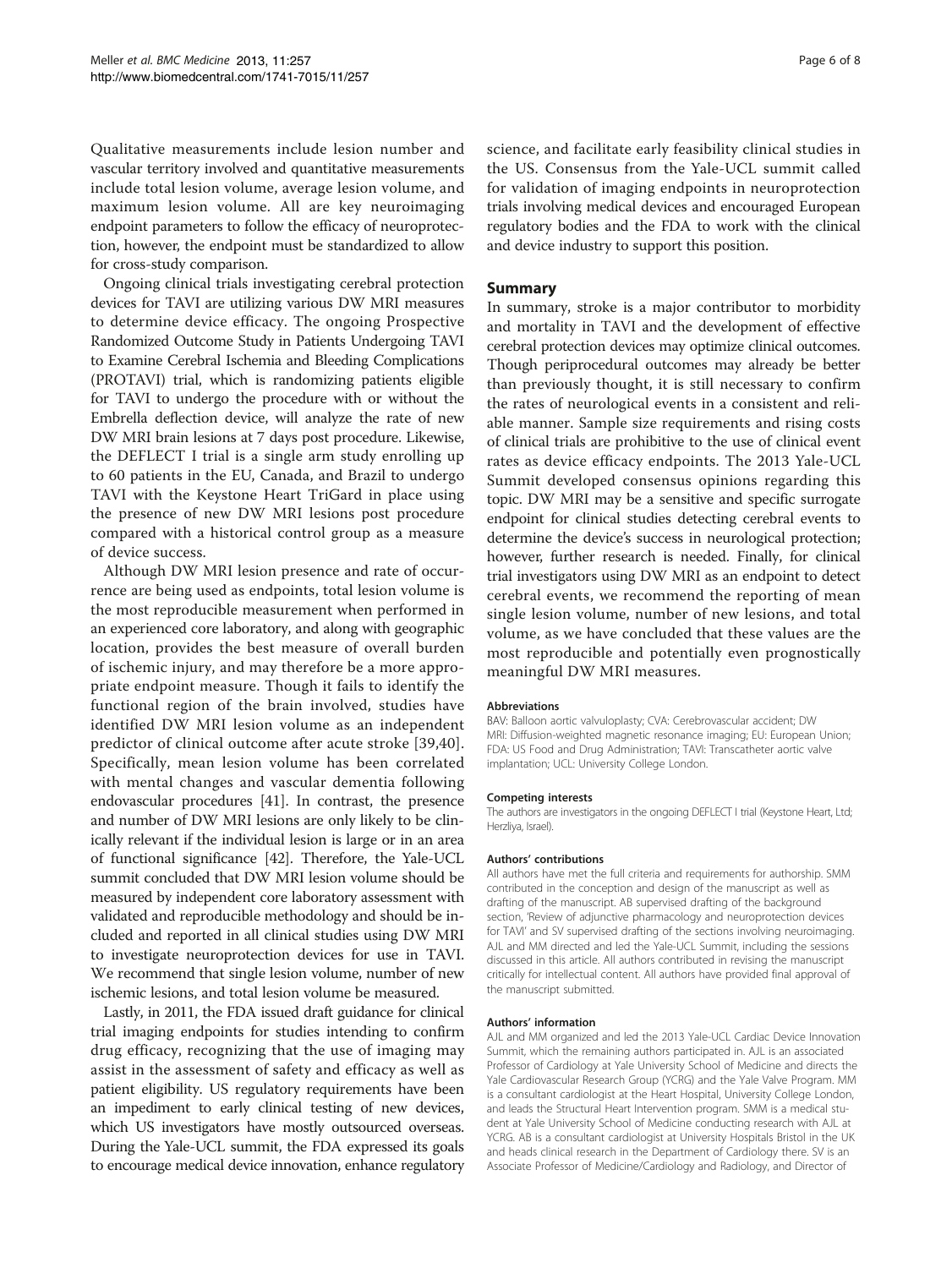<span id="page-6-0"></span>Advanced Cardiovascular MR and CT Research at the Department of Radiology and Cardiology at Stony Brook University Medical Center.

#### Author details

<sup>1</sup>Yale University School of Medicine and Yale Cardiovascular Research Group, 1 Church Street Suite #330, PO Box 208017, New Haven, CT 06510, USA. <sup>2</sup>The Bristol Heart Institute, University Hospitals Bristol NHS Foundation Trust, Bristol, UK. <sup>3</sup>Stony Brook University Medical Center, Stony Brook, NY, USA.<br><sup>4</sup>The Heart Hospital University College London, London, UK. <sup>4</sup>The Heart Hospital, University College London, London, UK.

### Received: 25 March 2013 Accepted: 22 November 2013 Published: 11 Dec 2013

#### References

- Leon MB, Smith CR, Mack M, Miller DC, Moses JW, Svensson LG, Tuzcu EM, Webb JG, Fontana GP, Makkar RR, Brown DL, Block PC, Guyton RA, Pichard AD, Bavaria JE, Herrmann HC, Douglas PS, Petersen JL, Akin JJ, Anderson WN, Wang D, Pocock S: Transcatheter aortic-valve implantation for aortic stenosis in patients who cannot undergo surgery. N Engl J Med 2010, 363:1597–1607.
- 2. Kodali SK, Williams MR, Smith CR, Svensson LG, Webb JG, Makkar RR, Fontana GP, Dewey TM, Thourani VH, Pichard AD, Fischbein M, Szeto WY, Lim S, Greason KL, Teirstein PS, Malaisrie SC, Douglas PS, Hahn RT, Whisenant B, Zajarias A, Wang D, Akin JJ, Anderson WN, Leon MB: Two-year outcomes after transcatheter or surgical aortic-valve replacement. N Engl J Med 2012, 366:1686–1695.
- 3. Masson JB, Kovac J, Schuler G, Ye J, Cheung A, Kapadia S, Tuzcu ME, Kodali S, Leon MB, Webb JG: Transcatheter aortic valve implantation: review of the nature, management, and avoidance of procedural complications. JACC Cardiovasc Interv 2009, 2:811–820.
- 4. Nuis RJ, Piazza N, Van Mieghem NM, Otten AM, Tzikas A, Schultz CJ, van der Boon R, van Geuns RJ, van Domburg RT, Koudstaal PJ, Kappetein AP, Serruys PW, de Jaegere PP: In-hospital complications after transcatheter aortic valve implantation revisited according to the valve academic research consortium definitions. Catheter Cardiovasc Interv 2011, 78:457–467.
- Lefevre F, Koskela J, Hubert J, Kraigher H, Longauer R, Olrik DC, Schuler S, Bozzano M, Alizoti P, Bakys R, Baldwin C, Ballian D, Black-Samuelsson S, Bednarova D, Bordacs S, Collin E, De Cuyper B, De Vries SM, Eysteinsson T, Frydl J, Haverkamp M, Ivankovic M, Konrad H, Koziol C, Maaten T, Paino EN, Ozturk H, Pandeva ID, Parnuta G, Pilipovic A, et al: Dynamic conservation of forest genetic resources in 33 European countries. Conserv Biol 2013, 27:373–384.
- 6. Dvir D, Barbash IM, Ben-Dor I, Okubagzi P, Satler LF, Waksman R, Pichard AD: The development of transcatheter aortic valve replacement in the USA. Arch Cardiovasc Dis 2012, 105:160–164.
- 7. Eggebrecht H, Schmermund A, Voigtlander T, Kahlert P, Erbel R, Mehta RH: Risk of stroke after transcatheter aortic valve implantation (TAVI): a meta-analysis of 10,037 published patients. EuroIntervention 2012, 8:129–138.
- 8. Khatri PJ, Webb JG, Rodes-Cabau J, Fremes SE, Ruel M, Lau K, Guo H, Wijeysundera HC, Ko DT: Adverse effects associated with transcatheter aortic valve implantation: a meta-analysis of contemporary studies. Ann Intern Med 2013, 158:35–46.
- Vasques F, Messori A, Lucenteforte E, Biancari F: Immediate and late outcome of patients aged 80 years and older undergoing isolated aortic valve replacement: a systematic review and meta-analysis of 48 studies. Am Heart J 2012, 163:477–485.
- 10. Panchal HB, Ladia V, Desai S, Shah T, Ramu V: A meta-analysis of mortality and major adverse cardiovascular and cerebrovascular events following transcatheter aortic valve implantation versus surgical aortic valve replacement for severe aortic stenosis. Am J Cardiol 2013, 112:850–860.
- 11. Avanzas P, Munoz-Garcia AJ, Segura J, Pan M, Alonso-Briales JH, Lozano I, Moris C, Suarez de Lezo J, Hernandez-Garcia JM: Percutaneous implantation of the CoreValve self-expanding aortic valve prosthesis in patients with severe aortic stenosis: early experience in Spain. Rev Esp Cardiol 2010, 63:141-148.
- 12. Gurvitch R, Tay EL, Wijesinghe N, Ye J, Nietlispach F, Wood DA, Lichtenstein S, Cheung A, Webb JG: Transcatheter aortic valve implantation: lessons from the learning curve of the first 270 high-risk patients. Catheter Cardiovasc Interv 2011, 78:977–984.
- 13. Tay EL, Gurvitch R, Wijesinghe N, Nielispach F, Wood D, Cheung A, Ye J, Lichtenstein SV, Carere R, Thompson C, Webb JG: A high-risk period for

cerebrovascular events exists after transcatheter aortic valve implantation. JACC Cardiovasc Interv 2011, 4:1290–1297.

- 14. Arnold M, Schulz-Heise S, Achenbach S, Ott S, Dorfler A, Ropers D, Feyrer R, Einhaus F, Loders S, Mahmoud F, Roerick O, Daniel WG, Weyand M, Ensminger SM, Ludwig J: Embolic cerebral insults after transapical aortic valve implantation detected by magnetic resonance imaging. JACC Cardiovasc Interv 2010, 3:1126–1132.
- 15. Kahlert P, Knipp SC, Schlamann M, Thielmann M, Al-Rashid F, Weber M, Johansson U, Wendt D, Jakob HG, Forsting M, Sack S, Erbel R, Eggebrecht H: Silent and apparent cerebral ischemia after percutaneous transfemoral aortic valve implantation: a diffusion-weighted magnetic resonance imaging study. Circulation 2010, 121:870–878.
- 16. Astarci P, Glineur D, Kefer J, D'Hoore W, Renkin J, Vanoverschelde JL, El Khoury G, Grandin C: Magnetic resonance imaging evaluation of cerebral embolization during percutaneous aortic valve implantation: comparison of transfemoral and trans-apical approaches using Edwards Sapiens valve. Eur J Cardiothorac Surg 2011, 40:475-479.
- 17. Meller SM, Baumbach A, Brickman AM, Lansky AJ: Clinical implications for diffusion-weighted MRI brain lesions associated with transcatheter aortic valve replacement. Catheter Cardiovasc Interv. In press.
- 18. Brodaty H, McGilchrist C, Harris L, Peters KE: Time until institutionalization and death in patients with dementia. Role of caregiver training and risk factors. Arch Neurol 1993, 50:643–650.
- 19. Bleiziffer S, Mazzitelli D, Opitz A, Hettich I, Ruge H, Piazza N, Lange R: Beyond the short-term: clinical outcome and valve performance 2 years after transcatheter aortic valve implantation in 227 patients. J Thorac Cardiovasc Surg 2012, 143:310–317.
- 20. Ussia GP, Barbanti M, Petronio AS, Tarantini G, Ettori F, Colombo A, Violini R, Ramondo A, Santoro G, Klugmann S, Bedogni F, Maisano F, Marzocchi A, Poli A, De Carlo M, Napodano M, Fiorina C, De Marco F, Antoniucci D, de Cillis E, Capodanno D, Tamburino C: Transcatheter aortic valve implantation: 3-year outcomes of self-expanding corevalve prosthesis. Eur Heart J 2012, 33:969–976.
- 21. Wendler O, Thielmann M, Schroefel H, Rastan A, Treede H, Wahlers T, Eichinger W, Walther T: Worldwide experience with the 29-mm Edwards SAPIEN XTTM transcatheter heart valve in patients with large aortic annulus. Eur J Cardiothorac Surg 2013, 43:371–377.
- 22. Ringer TM, Neumann-Haefelin T, Sobel RA, Moseley ME, Yenari MA: Reversal of early diffusion-weighted magnetic resonance imaging abnormalities does not necessarily reflect tissue salvage in experimental cerebral ischemia. Stroke 2001, 32:2362–2369.
- 23. Ussia GP, Scarabelli M, Mule M, Barbanti M, Sarkar K, Cammalleri V, Imme S, Aruta P, Pistritto AM, Gulino S, Deste W, Capodanno D, Tamburino C: Dual antiplatelet therapy versus aspirin alone in patients undergoing transcatheter aortic valve implantation. Am J Cardiol 2011, 108:1772–1776.
- 24. Hansen ML, Sorensen R, Clausen MT, Fog-Petersen ML, Raunso J, Gadsboll N, Gislason GH, Folke F, Andersen SS, Schramm TK, Abildstrom SZ, Poulsen HE, Kober L, Torp-Pedersen C: Risk of bleeding with single, dual, or triple therapy with warfarin, aspirin, and clopidogrel in patients with atrial fibrillation. Arch Intern Med 2010, 170:1433–1441.
- 25. Sergie Z, Lefevre T, Van Belle E, Kakoulides S, Baber U, Deliargyris EN, Mehran R, Grube E, Reinohl J, Dangas GD: Current periprocedural anticoagulation in transcatheter aortic valve replacement: could bivalirudin be an option? Rationale and design of the BRAVO 2/3 studies. J Thromb Thrombolysis 2013, 35:483-493.
- 26. Nietlispach F, Wijesinghe N, Gurvitch R, Tay E, Carpenter JP, Burns C, Wood DA, Webb JG: An embolic deflection device for aortic valve interventions. JACC Cardiovasc Interv 2010, 3:1133–1138.
- 27. Naber CK, Ghanem A, Abizaid AA, Wolf A, Sinning JM, Werner N, Nickenig G, Schmitz T, Grube E: First-in-man use of a novel embolic protection device for patients undergoing transcatheter aortic valve implantation. EuroIntervention 2012, 8:43–50.
- 28. Onsea K, Agostoni P, Samim M, Voskuil M, Kluin J, Budde R, Hendrikse J, Ramjankhan F, van Klarenbosch J, Doesburg P, Sieswerda G, Stella P: First-in-man experience with a new embolic deflection device in transcatheter aortic valve interventions. EuroIntervention 2012, 8:51-56.
- 29. Ghanem A, Muller A, Nahle CP, Kocurek J, Werner N, Hammerstingl C, Schild HH, Schwab JO, Mellert F, Fimmers R, Nickenig G, Thomas D: Risk and fate of cerebral embolism after transfemoral aortic valve implantation: a prospective pilot study with diffusion-weighted magnetic resonance imaging. J Am Coll Cardiol 2010, 55:1427–1432.